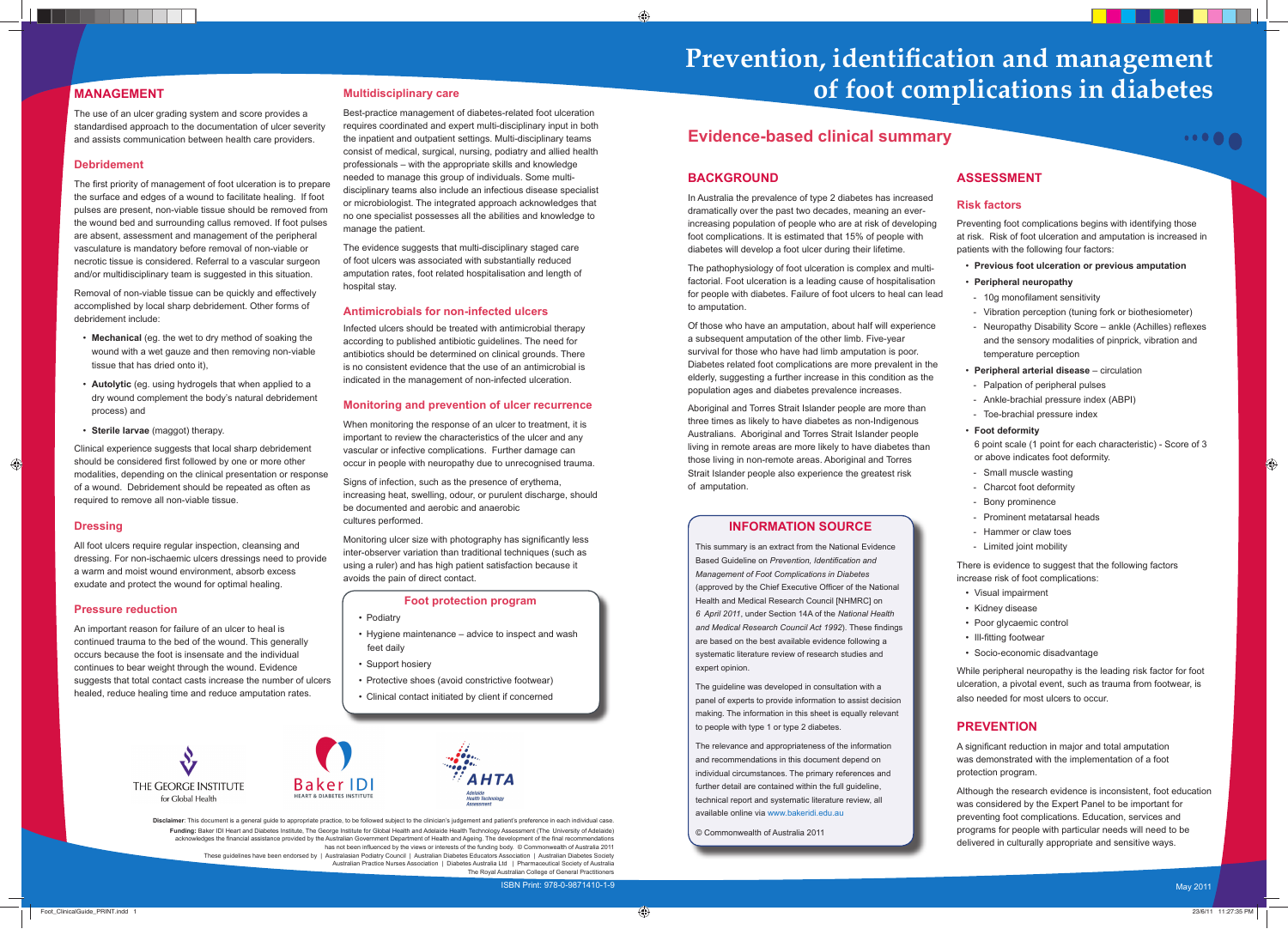# **For management of foot complications in primary care settings**

#### **Predicting outcomes from foot ulcer**

A foot ulcer is serious and needs to be managed immediately. **(EO)**

#### **Tools for grading of foot ulcer severity**

**• Foot ulcer severity can be graded on the basis of** wound depth, presence of infection (local, systemic or bone) and presence of peripheral arterial disease. Ulcer grading helps determine the degree of risk to the person and limb. The University of Texas (UT) wound classification system is the most useful tool for grading foot ulcers. **(Grade C)**

#### **Interventions for ulcer management**

#### **Wound debridement**

• There is insufficient evidence to demonstrate the superiority of any one wound dressing over another in management of ulcers. This means that the dressing plan will need to be tailored to the specific characteristics of the wound. In non-ischaemic ulcers, create a moist wound environment. In ischaemic ulcers maintain a dry wound environment using a dry, non-adherent dressing, until the wound has been reviewed by someone with experience in peripheral arterial disease. **(EO)**

- Local sharp debridement of non-ischaemic wounds should be performed as it improves ulcer healing. **(EO)**
- Topical hydrogel dressings may be considered for autolytic debridement to assist the management of non-ischaemic, non-healing ulcers with dry, non-viable tissue. **(Grade B)**

- **Pressure reduction, otherwise referred to as** redistribution of pressure or offloading, is required to optimise the healing of plantar foot ulcers. **(Grade B)**
- Offloading of the wound can be achieved with the use of a total contact cast or other device rendered irremovable. **(Grade B)**
- Other removable offloading devices may be considered in particular settings (e.g. wounds that require more regular debridement and dressing changes) or where patient factors (e.g. significant risk of falls) do not allow the use of an irremovable device. **(EO)**

# **.....**

**Pressure reduction, redistribution of pressure or offl oading of the wound**

**Remote expert consultation with digital imaging** should be made available to people with diabetic foot ulceration living in remote areas who are unable to attend a multi-disciplinary foot care team/service for management. **(Grade C)**

- **The following may be considered for foot ulcers in** specialist centres, as part of a comprehensive wound management program:
- Topical negative pressure therapy **(Grade B)**
- Hyperbaric oxygen therapy **(Grade B)**
- Larval therapy **(Grade C)**
- Skin replacement therapies
- Cultured skin equivalents **(Grade B)**
- Skin grafting **(Grade D)**



# **For assessment in primary care settings**

#### **Wound dressings and other topical treatments For specialist settings**

#### **Types of care**

- People with diabetes-related foot ulceration are best managed by a multi-disciplinary foot care team. **(Grade C)**
- **The following factors should always precipitate referral** to a multi-disciplinary foot care team:
- deep ulcers (probe to tendon, joint or bone)
- ulcers not reducing in size after 4 weeks despite appropriate treatment
- the absence of foot pulses
- ascending cellulitis and
- suspected Charcot's neuroarthropathy (e.g. unilateral, red, hot, swollen, possibly aching foot)

- In people stratified as having low-risk feet (where no risk factors or previous foot complications have been identified), foot examination should occur annually. **(EO)**
- $\bullet$  In people stratified as having intermediate-risk or high-risk feet (without current foot ulceration), foot examination should occur at least every 3 to 6 months. **(EO)**

# **For prevention of foot complications**

If access to a multi-disciplinary foot care team is limited, foot ulceration or foot complications other than those above should be managed by a General Practitioner together with a podiatrist and/or wound care nurse. **(EO)**

#### **Management in specialist settings**

#### **Assessing and defining risk**

- Assess all people with diabetes and stratify their risk of developing foot complications. **(Grade C)**
- Any suitably trained healthcare professional may perform the risk assessment. **(EO)**
- Assess risk stratification by inquiring about previous foot ulceration and amputation, visually inspecting the feet for structural abnormalities and ulceration, assessing for neuropathy using either the Neuropathy Disability Score or a 10g monofilament and palpating foot pulses. **(Grade C)**
- **Stratify foot risk in the following manner:**
- "low risk"- people with no risk factors and no previous history of foot ulcer/amputation
- "intermediate risk"- people with one risk factor (neuropathy, peripheral arterial disease or foot deformity) and no previous history of foot ulcer/ amputation
- "high risk" people with two or more risk factors (neuropathy, peripheral arterial disease or foot deformity) and/or a previous history of foot ulcer/ amputation **(Grade C)**
- Until adequately assessed all Aboriginal and Torres Strait Islander people with diabetes are considered to be at high risk of developing foot complications and therefore will require foot checks at every clinical encounter and active follow-up. **(EO)**

#### **Frequency of risk assessment**

#### **Prevention of foot complications**

- People assessed as having "intermediate risk" or "high risk" feet should be offered a foot protection program. A foot protection program includes foot care education, podiatry review and appropriate footwear. **(Grade C)**
- Podiatry review is an important component of a foot protection program. However, in settings where this is not possible, a suitably trained health care worker may undertake a review of the feet. **(EO)**
- **Foot care education should be provided to all** people with diabetes to assist with prevention of foot complications. **(EO)**

**Recommendations**

E

#### **Grades of recommendation**

- **A** Body of evidence can be trusted to guide practice
- **B** Body of evidence can be trusted to guide practice in most situations
- **C** Body of evidence provides some support for recommendation(s) but care should be taken in its application
- **D** Body of evidence is weak and recommendation must be applied with caution
- **EO** Expert Opinion (where research evidence is not available)

**Recommendations**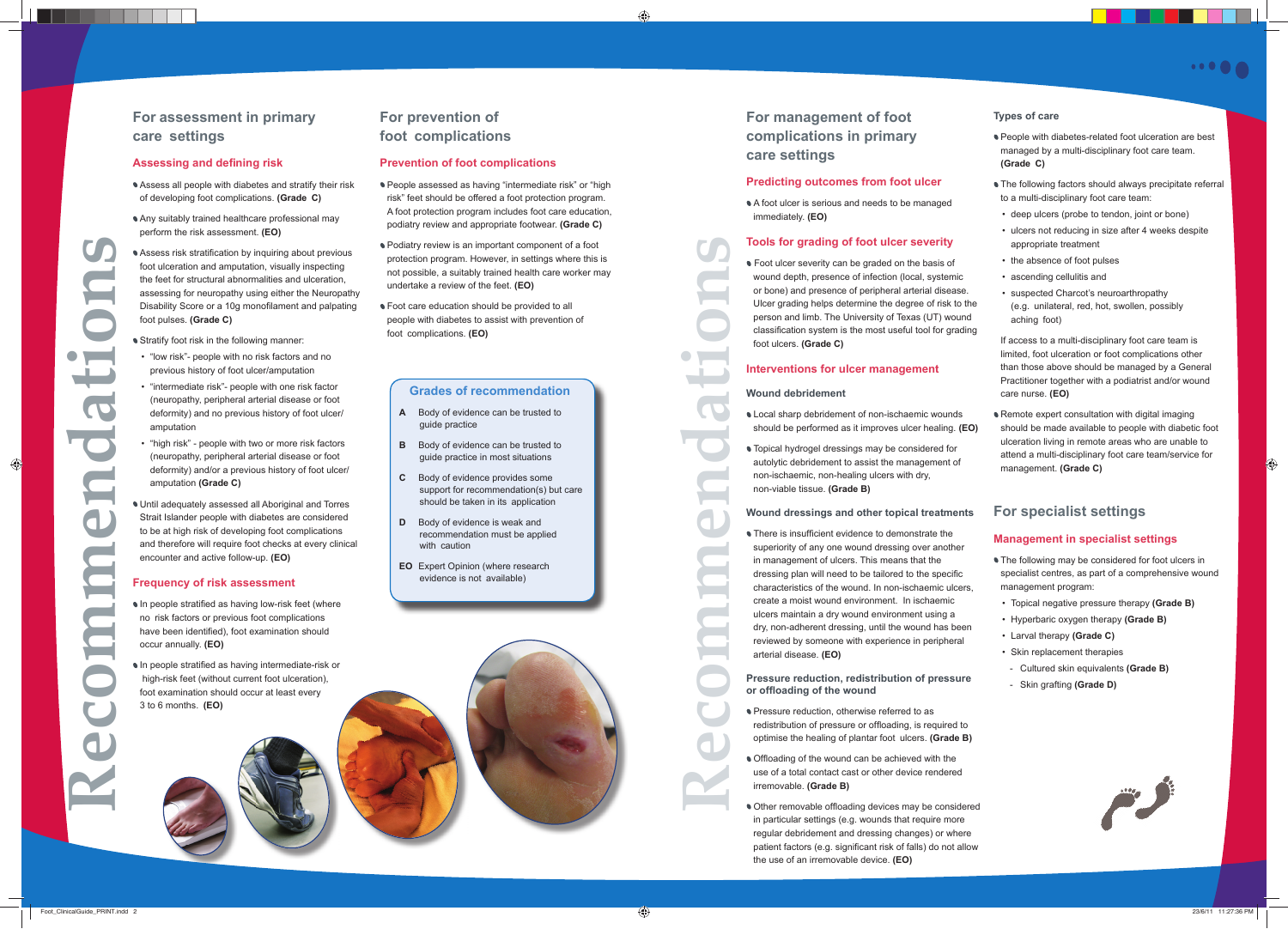# Prevention, identification and management of foot complications in diabetes **Quick Decision Guide Assessment**





 $\cdots$